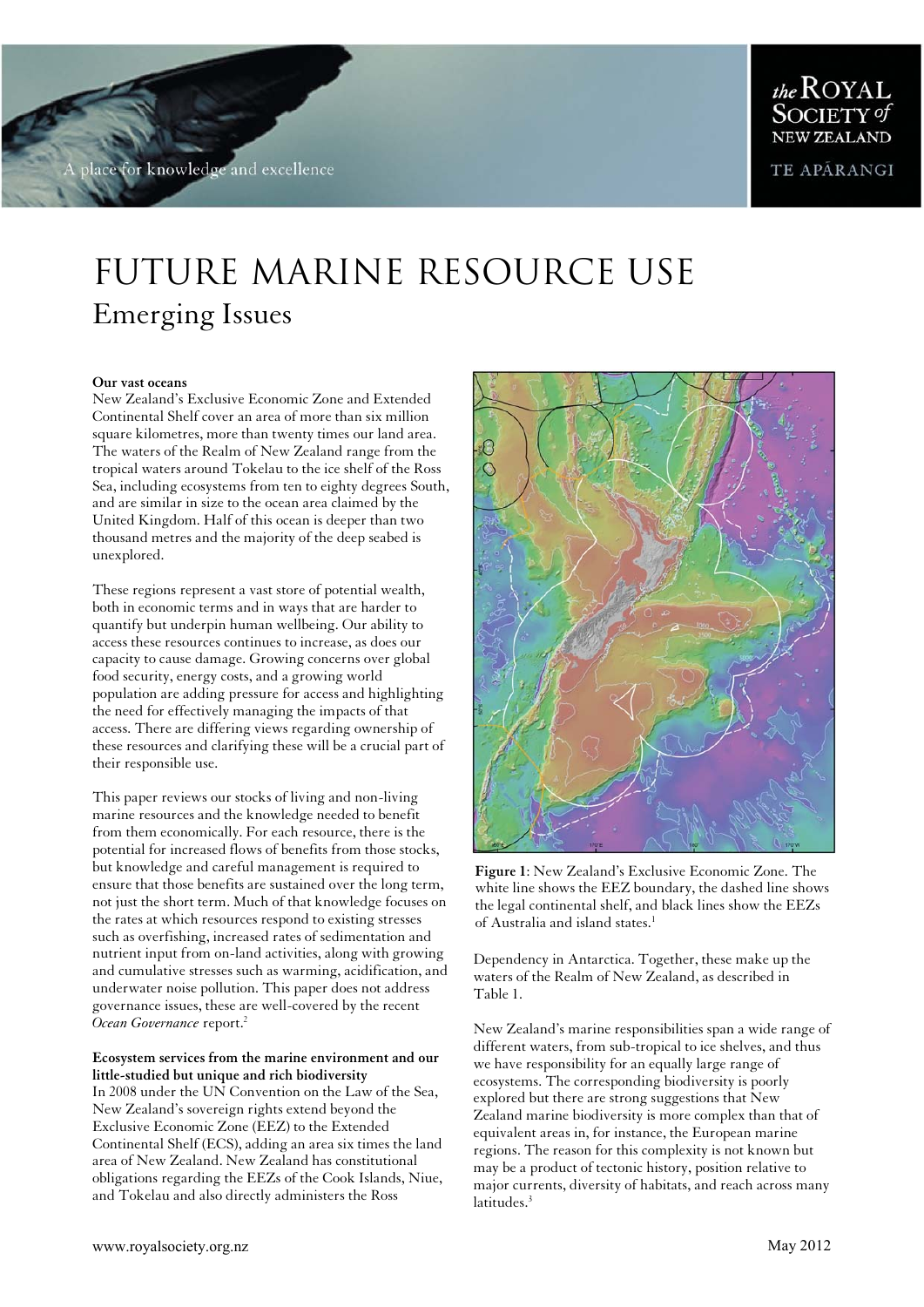| Region                                          | Area $(km^2)$ |
|-------------------------------------------------|---------------|
| Land area <sup>4</sup>                          | 268,000       |
| NZ Exclusive Economic Zone <sup>5</sup>         | 4,300,000     |
| Extended Continental Shelf <sup>6</sup>         | 1,700,000     |
| Cook Islands, Niue, & Tokelau EEZs <sup>7</sup> | 2,600,000     |
| Ross Dependency <sup>8</sup>                    | 410,000       |

**Table 1**: The size of the Exclusive Economic Zone and other ocean areas where New Zealand has responsibilities. The Extended Continental Shelf rights only cover the seabed.

Marine resources provide a wide range of different services to humanity (as described in Table 2), creating different kinds of value to varied user groups. Biological resources may be directly involved in the ecosystem functions that underpin ecosystem services, while all resource extraction has the potential to impact on some ecosystem services. Using these resources to generate solely short-term financial gain is often a false economy and has led to large economic losses on top of social and environmental losses. Losses through poor management, depletion of stocks and excessive fishing effort have been estimated by the World Bank at US\$50 billion per year for global fisheries.<sup>9</sup>

One route to directly realising financial value from New Zealand's biodiversity is through biodiscovery. The unique flora and fauna of New Zealand are a source of a wide range of novel and biologically active chemicals, some of which may have commercial value as pharmaceuticals. Protective, potent, and biologically targeted chemicals are used by, for instance, soft-bodied species of immobile sponges that have few other defences against predators. New Zealand's high degree of marine biodiversity translates into a high degree of chemical diversity available to researchers.<sup>10</sup> For example, New Zealand waters contain nine hundred species of *byrozoans* (lace corals), of which two-thirds are endemic. Biochemicals from these animals (bryostatins) are currently under investigation as antitumour agents for cancer therapy. Resolving the Wai 262 Treaty claim over flora and fauna and developing a clearer stance from New Zealand authorities on customary use rights, title, access rights and benefit sharing will be useful in encouraging and managing biodiscovery in New Zealand waters.

#### **Well-managed but finite wild fisheries**

Globally, 80% of fish stocks are fully or over-exploited, with 25% of monitored stocks overexploited or depleted.<sup>11</sup> Wild fish stocks represent a stock of natural capital from which flows of nutrition and economic value can be gained. As with all stocks, overuse reduces future flows and future income. Assessment of fish stocks is difficult due to limits on monitoring and prediction, species diversity, natural variability, and (in some cases) migratory lifestyles. However, of the 636 managed stocks in New Zealand waters, there is sufficient information to assess 164 stocks, representing 66% of total catch by weight and value. In 2011, over 90% of these stocks were defined as "not overfished".<sup>12</sup>

New Zealand's territorial waters and wild fish stocks are largely isolated, such that our resources are largely uncontested by other nations. Strong and effective

institutions are recognised as necessary to ensure sustainable use and long-term survival of the resource. Historically, the Chatham Island rock lobster fishery provides one of many textbook examples of a poorly regulated New Zealand fishery, with the stock commercially destroyed in the seven years from 1966. Over a longer term, snapper biomass has declined by more than 90% over the last seven hundred years; right whales in NZ waters have declined by possibly 99% over the last two hundred years.<sup>13</sup>

Many New Zealand fish stocks (particularly inshore species) had been depressed to low levels before the Quota Management System (QMS) was introduced in 1986. The QMS is generally held responsible for the recovery of the NZ fishing industry.<sup>14</sup> After more than two decades of relatively effective fisheries management, many of the inshore stocks have recovered. Some, like hoki or southern blue whiting, have shown major variations in abundance (probably due to a combination of environmental and fishing factors) that have been well managed to allow for recovery to target levels. A Harvest Strategy Standard ensures that key stocks are managed appropriately when they fall below particular limits. After twenty-five years under the QMS, New Zealand fisheries are considered relatively healthy by global standards.

Although the fisheries are well-managed, there is potential to increase the benefit we derive from them through increased value-add by improved processing and marketing of the existing catch, temporary reductions in fishing pressure to allow stocks to recover, and ecosystemsbased fisheries management.

Increasing fish stocks through deliberate underfishing can "increase productivity, profitability, and net economic benefits… and increase sustainable yields and lower fishing costs".<sup>9</sup> The great depletion of marine biomass over the past two centuries suggests that huge benefits may arise from a recovery towards that virgin state. However, it is difficult to quantify the return on investment for underfishing (in terms of the current cost of reducing harvests in the short-term), limiting the impetus for such an investment.

The interconnectedness of different fish stocks is recognised to a large extent by incorporating 636 stocks into the QMS. However, evidence of the connections with and impacts on non-fish by-catch species is mounting, leading to a push to include management measures based on the overall health of ecosystems. Such measures will require an improved understanding of the effects of fishing and other drivers upon those ecosystems. The ultimate goal would be to match the degree of fishing impact with an acceptable level of impact upon valued species, habitats, and ecosystems using a management system that accounts for uncertainties in knowledge about these components. At present, our knowledge of New Zealand marine ecosystems is far from that ideal and rarely sufficient to allow even mapping of biodiversity hotspots to support focused protection of those hotspots.<sup>3</sup>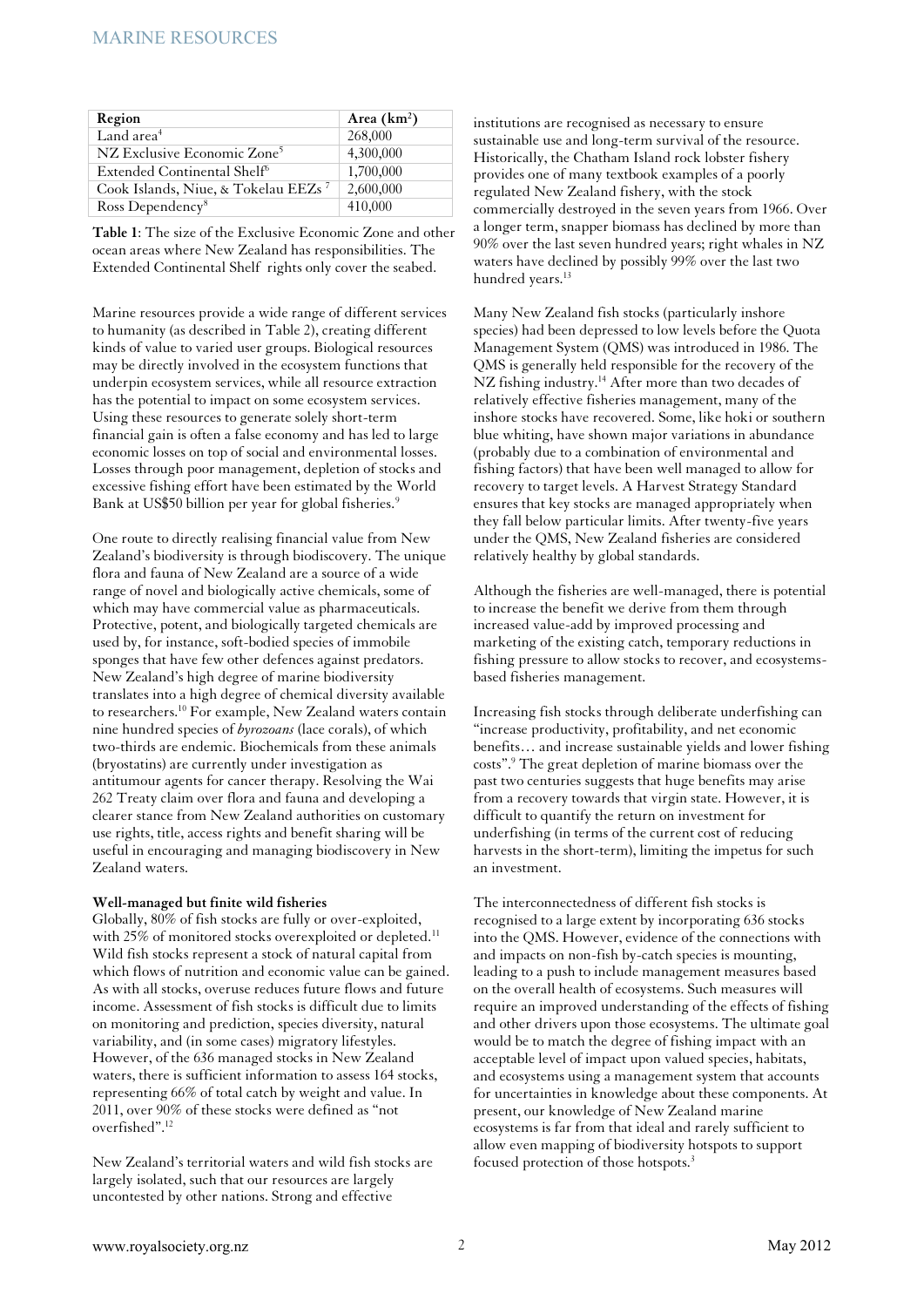| Ecosystem service class | <b>Ecosystem service</b>     | Sub-class                                                    |
|-------------------------|------------------------------|--------------------------------------------------------------|
| Provisioning            | Food                         | Ocean-caught fish                                            |
|                         |                              | Habitat for fish caught in freshwater (eel, whitebait)       |
|                         |                              | Future options for farming wild fish                         |
|                         |                              | Future options for new aquaculture species                   |
|                         | Freshwater supply            | Rain via the hydrological cycle                              |
|                         | Pharmaceuticals & chemicals  | Bioprospecting for potential biologically active compounds   |
|                         | Abiotic products             | Oil and gas production                                       |
|                         |                              | Gravel, sand, and ironsands extraction                       |
|                         |                              | Salt production                                              |
|                         |                              | Potential for other minerals                                 |
| Regulating              | Atmospheric regulation       | Atmospheric oxygen production                                |
|                         |                              | Main sink for carbon dioxide                                 |
|                         | Climate regulation           | Main sink for additional heat from warming                   |
|                         | Nutrient regulation          | Storage & cycling of nutrients                               |
|                         | Sediment regulation          | Physical & biological sediment capture & stabilisation       |
|                         | Water purification           | Capture, sequestration, & detoxification of pollutants       |
|                         | Water regulation             | Hydrological flow regulation (e.g. minimum flows)            |
| Cultural                | Conservation                 | Native biodiversity & habitat, endangered native species     |
|                         | Education                    | Historical values, knowledge systems (e.g. navigation)       |
|                         | Aesthetic & spiritual values | Natural character & beauty, life supporting capacity (mauri) |
|                         | Recreation                   | Boating, fishing, swimming, & surfing                        |

**Table 2**: Ecosystem services provided by the oceans. Supporting services are implicit components of all other services.<sup>15</sup>

## **Oil and gas: potentially large but underexplored**

New Zealand's oil and gas industry contributes around \$2 billion per year to GDP, with that production coming from a very small segment of the continental shelf.<sup>16</sup> Estimates of the value of oil and gas in the remainder of the EEZ & ECS range widely, as only a small fraction of these regions have been thoroughly surveyed. Modern seismic data that could suggest the presence of a Maui-sized field is only available for 15% of the EEZ and, by world standards, few exploratory wells have been drilled (as shown in Figure 2).<sup>17</sup> The geological history of our marine environment derives mainly from international exploration through the International Ocean Drilling Programme (IODP) and its predecessor programmes. New Zealand's ongoing participation in IODP offers opportunities to further characterise the the resource potential of our oceans.

Geological evidence suggests that a great deal of petroleum is likely to be found in our oceans and this petroleum would be technically accessible. GNS Science estimates for half of the sedimentary basins in the EEZ suggest a range of 2-26 billion barrels of oil and 10-160 billion cubic feet of gas. For comparison, total Taranaki production of petroleum so far is approaching 2 billion barrels of oil equivalent. However, undiscovered petroleum is, by definition, difficult to quantify. The GNS/MED estimates are based on an incomplete seismic picture of New Zealand's complicated undersea geology and extrapolations based on the historical experience of size distributions of overseas fields, thus they need to be considered cautiously. Technical and economic factors add extra complexity to assessing this resource, with one study suggesting the future value of these reserves could vary by twenty-fold, depending upon future oil prices, the future tempo of exploration, and the outcomes of that exploration.<sup>18</sup>

The geological basins where petroleum may occur range from close offshore to several hundred kilometres out and in

ocean depths of up to two kilometres. Those resources are likely to reside up to six kilometres below the seabed. The cost of accessing such resources continues to fall as technology improves and although New Zealand conditions pose no unusual technical difficulties, our harsh ocean conditions are challenging and the cost of mobilising drilling rigs here is high.

## **Gas hydrates: potentially larger than conventional gas**

Gas hydrates are a potentially vast source of natural gas. First discovered in New Zealand waters only ten years ago, there appear to be large stocks along the continental shelf of the East Coast, Fiordland, Canterbury, and the Chatham Rise. There are also indications of their presence elsewhere. The East Coast resource may contain more than a hundred times the amount of gas that was present in the Maui field. However, gas hydrates are often very dispersed and no viable commercial extraction technique has been established, although research into producing gas from these resources is gathering pace around the world. However, a resource of this potential size justifies substantial further investigation.

Few areas have been thoroughly surveyed and more resources may be present along the continental shelf. Further assessment of potential resources will depend upon understanding how accumulations are formed, investigating reservoir and seal rocks, characterising specific reserves, and ongoing seismic surveying.

## **Minerals: present but little explored**

The seabed of New Zealand's EEZ and ECS have deposits of ferromanganese nodules on the Campbell Plateau, phosphorite deposits on the Chatham Rise, and hydrothermal polymetallic sulfides along the active volcanic ridge of the Kermadec Arc and possibly throughout extinct volcanic arcs such as the Colville Ridge that extends from the Coromandel Peninsula and the Three Kings arc to the north-west of Northland. The polymetallic sulphides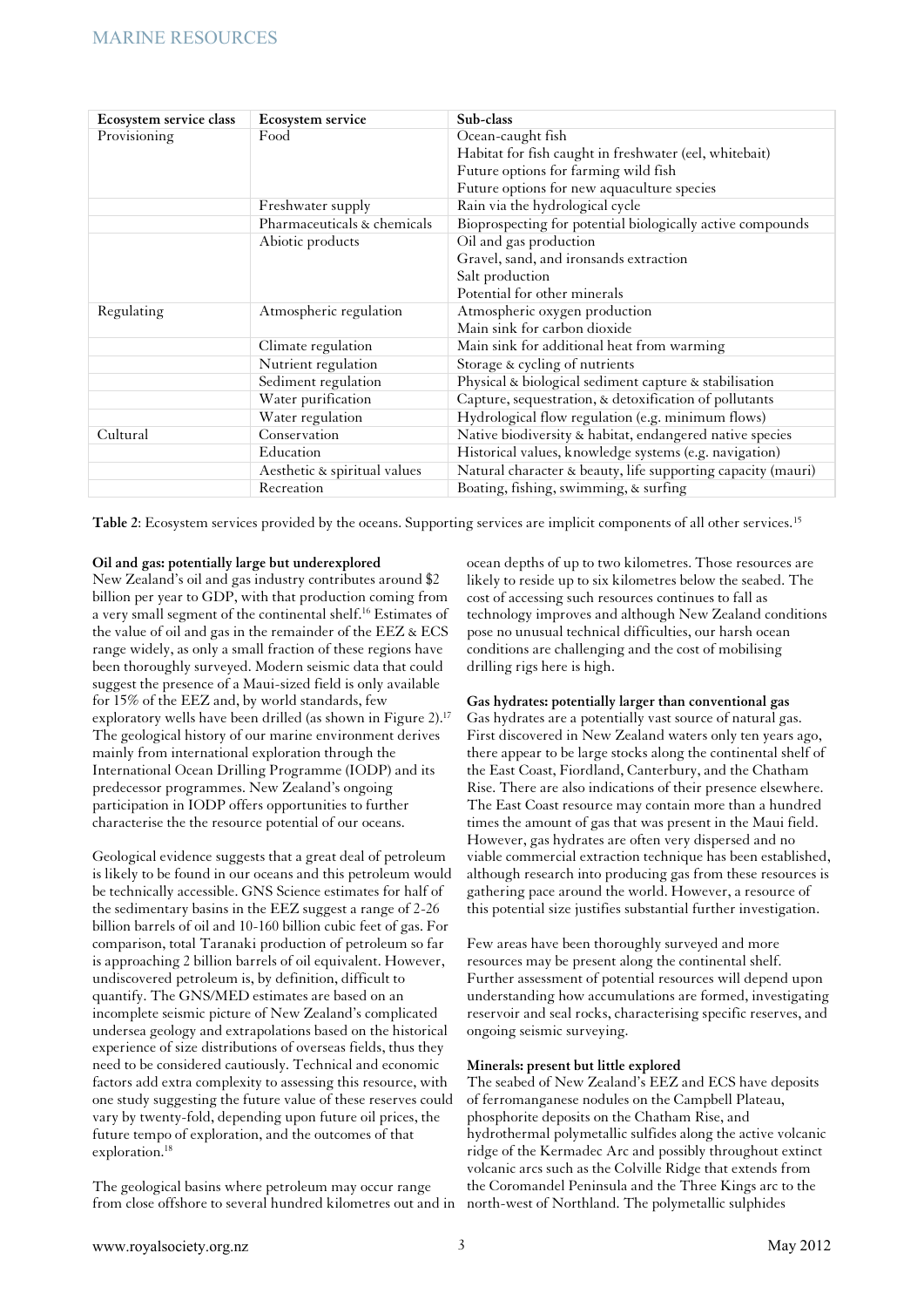



**Figure 2:** Left figure shows the locations of fisheries bottom trawls. The dotted line shows the 1000 metre contour and the lack of bottom sampling at greater depths.<sup>3</sup> Right figure shows geoscience & oil exploration wells drilled into the ocean floor<sup>17</sup> (right) for the New Zealand Exclusive Economic Zone (red line) and continental shelf (yellow line).

contain iron, manganese, gold, silver, copper, and zinc and are actively being formed at some submarine vents, raising the prospect of sustainable harvesting of a replenishing stock of minerals. Such hydrothermal vents, sometimes called "black smokers", have only recently been discovered and research into both identifying high-grade ore deposits and understanding the ecological value of both active and inactive vent habitats is at an early stage.<sup>17</sup>

There is though, a great deal of uncertainty about the extent of many mineral deposits, how they are distributed, and how profitable they will be to extract. These are matched by uncertainty in the possible environmental impact of extraction, how to minimise impacts, and how socially acceptable any impact from mining might be.

This lack of critical knowledge is best illustrated by the management discussions regarding the ironsands resource off the Taranaki coast and the environmental impact of extraction. In contrast to our other marine mineral resources, the ironsands are better-understood, being close to shore and an extension of an on-shore resource. They contain billions of tonnes of ore. The seafloor ecosystem undergoes natural disturbances from storms and other events that redistribute sediment and smother habitats on the seafloor. If the size, reach, and frequency of these natural disturbances mimic those of proposed mining activity then the resilience of these habitats to natural disturbance may be a useable proxy for the resilience of these habitats to disturbance from mining. However, if the

natural and anthropogenic disturbances act on the ecosystem in a cumulative fashion such simple comparisons would be poor proxies. In addition, the response of these habitats to the range of cumulative impacts (sediment and nutrient run-off from land-based activities; changes in temperature, acidity, and water flow due to climate change; disturbance from fishing; underwater noise; etc…) are equally poorly known, making it difficult to consider the impact from mining in the context of the other factors affecting these ecosystems. As the resilience of these habitats is poorly known (although under active investigation), management decisions about the impact of given levels of disturbance simply cannot be well-informed at present.

#### **Plentiful marine energy awaiting use**

The potential supply of electricity from wave and tidal currents exceeds New Zealand's current electricity generation. Wave resources derive from swells generated in the storm-swept Southern Ocean and any south- or west-facing coast has waves which may be sufficient for power generation. Tidal current power generation is likely to be much more site-specific as power from tidal currents varies as the cube of the velocity, so any constriction (a channel or island off the mainland) can create a potentially attractive resource. Resource mapping indicates that Cook Strait has world class potential due to its large size and flows, followed by Foveaux Strait and some channels and harbours, such as Tory Channel and French Pass (both in Marlborough) and Kaipara Harbour.<sup>20</sup>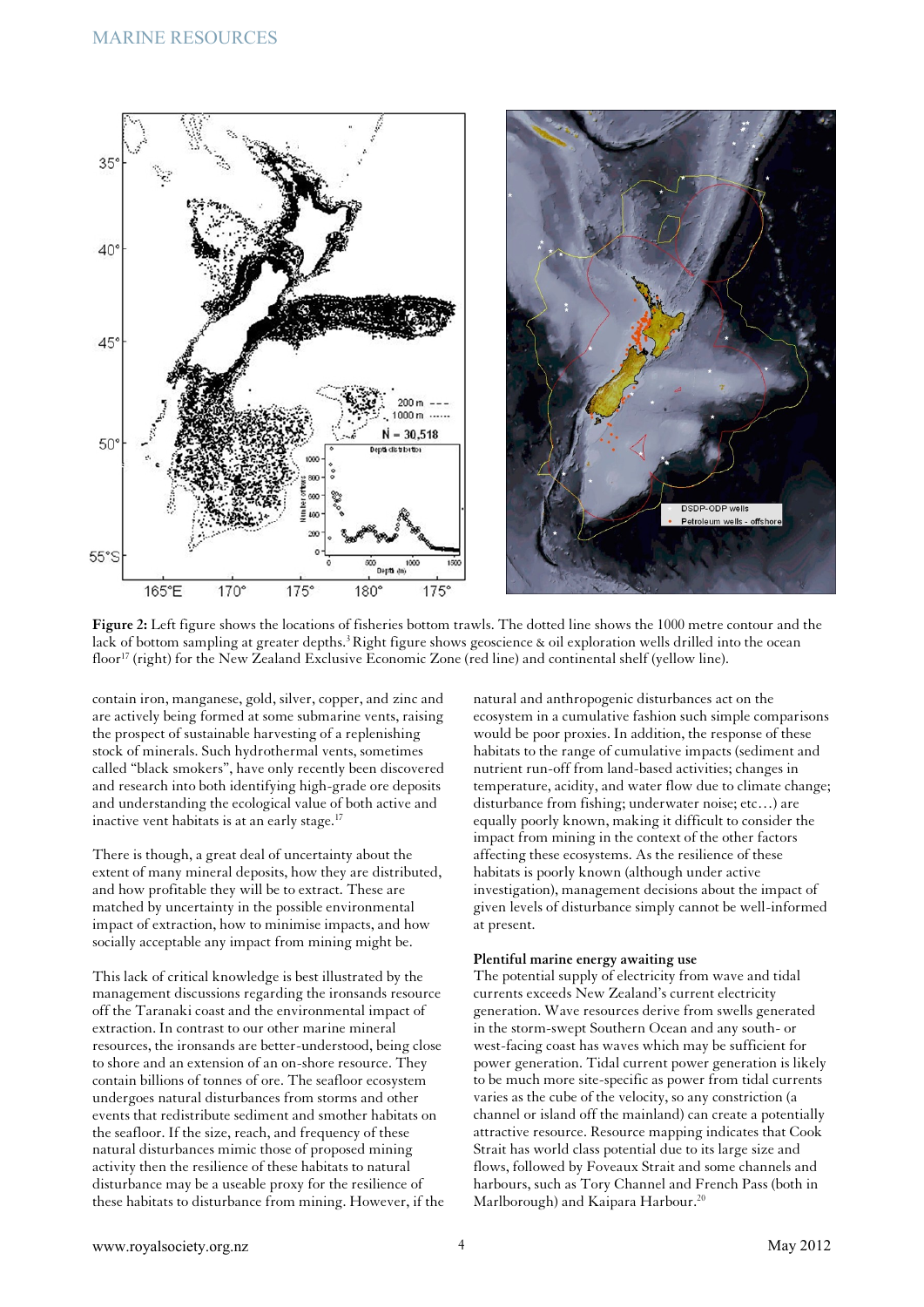Other forms of ocean power (thermal or osmotic gradients, marine biomass for fuel, or offshore wind generation) are less suited to New Zealand conditions.<sup>20</sup>

With over two hundred wave and tidal current power generating technologies in development, convergence to a small number of basic designs, as happened with wind turbines, has still to occur. The price of electricity of prototype and pre-commercial machines is yet to become competitive but is falling rapidly as the industry goes through cycles of learning-by-doing, design refinement, siting optimisation, scaling up of machine size and economies of scale.

Marine generation is expected to become cost-competitive in the next two decades in the same way that wind generation has done this decade. However, forecasts of the timing of growth of the industry have proven too optimistic.

As with wind power, the generation potential from a given tidal current site depends crucially upon the range of flow speeds. The local shape of the sea-floor can accelerate local speeds, making accurate siting important for maximising power potential. Like wind power, the effect of extreme flows and the need for survival in storm conditions will affect the design of tidal power devices. However, unlike wind power, peak flows are less of a constraint on undersea turbine design and maintenance. Instead, turbulence at the scale of the turbine is a critical design factor and may determine reliability and economic viability. For New Zealand sites, this turbulence is not well characterised; onsite measurement is expensive and thus rare.<sup>21</sup>

Marine power could offer electricity with the promise of very limited environmental impacts and there is likely to be little impact upon human activities. Potential ecological impacts need to be understood; topics of ongoing investigation are the local impact of reduced tidal flows and the possible effects upon biota, including fish spawning and marine mammals. Underwater noise may also be a concern. Tidal power extraction slows currents and reduces tidal flows. These effects may alter sedimentation patterns in the mouths of harbours. As with other energy sources, it may become necessary to strike a balance between power production, ecological needs, and navigation requirements.<sup>22</sup> The effects on large animals will need to be monitored, especially for deployments in Cook Strait. However, water is over eight hundred times denser than air and tidal turbines rotate correspondingly slowly, reducing the direct risk to large animals.<sup>20</sup>

Lifecycle greenhouse gas emissions are predicted to be comparable to other renewable energy sources (and far below emissions from fossil fuel-sourced generation).<sup>23</sup> This will increase the competitiveness of marine power as climate costs are internalised by fossil fuel-sourced generation.

#### **Climate change will effect marine resources**

Climate change and variability represent complexities when trying to understand global oceanic processes. It is not clear how climate impacts will interact with changes from human activities such as over-fishing and pollution.<sup>24</sup> The physical impact of climate change on New Zealand waters will be varied, with overall increases in temperature and acidity. The resulting biological and socioeconomic impacts are yet to be fully understood but will be largely location-specific. Pronounced changes will occur due to the interplay between local ecosystem vulnerabilities, the direction and magnitude of environmental change, and human activities. These changes are expected to have a substantial impact on ocean management and marine industry but we cannot yet say where critical sites lie—a problem that NIWA's Ocean Climate Change Atlas project is aiming to address.<sup>25</sup>

## **Systemic uncertainty about marine resources**

Research has identified extensive resources within our marine realm that directly or indirectly provide economic opportunities. Nevertheless, for the majority of New Zealand's continental shelf and Exclusive Economic Zone, researchers are still in the stage of discovering what is there. For land-based resources there is often sufficient information to enable management of activities to proceed in an informed and responsive fashion where impacts of activities can be predicted and easily monitored, and actions can be changed promptly in response to the impacts. For offshore resources there is limited information and monitoring about the nature, distribution, variability, and vulnerability of resources, species, habitats, and ecosystems. Therefore it is difficult to make sound resource management decisions in a consistent and evidencesupported manner without a great deal more understanding of the offshore environment. For instance, half of the EEZ is deeper than 2000 metres yet fewer than one hundred research bottom trawls have been made at those depths. For the region of the EEZ deeper than 4000 metres—an area more than four times the land area of New Zealand—no bottom exploration has been carried out.

The geographical distribution of marine biodiversity is also only partially understood, making biodiversity protection efforts difficult to focus. Only 0.3% of the EEZ is protected within reserves, amounting to 7.6% of the territorial sea (out to 12 nautical miles). A further 32% is protected from bottom trawling in Benthic Protected Areas. It is vital to ensure that such protection matches areas of high, rare, representative or critical biodiversity, covers all human activities, and has clear goals and demonstrable benefits.

New Zealand's capability to manage and benefit from our marine biodiversity is limited because of the constrained research base that underpins this capability. The capacity to even recognise and identify species continues to decline. Marine taxonomists have highlighted New Zealand's limited capacity for decades, with a 1989 DSIR report stating "scientific resources in… the biosystematics activity area have now been reduced to a level at which viability is marginal"<sup>26</sup> with the same message being repeated in 2006.27 Our limited capacity to carry out baseline research is